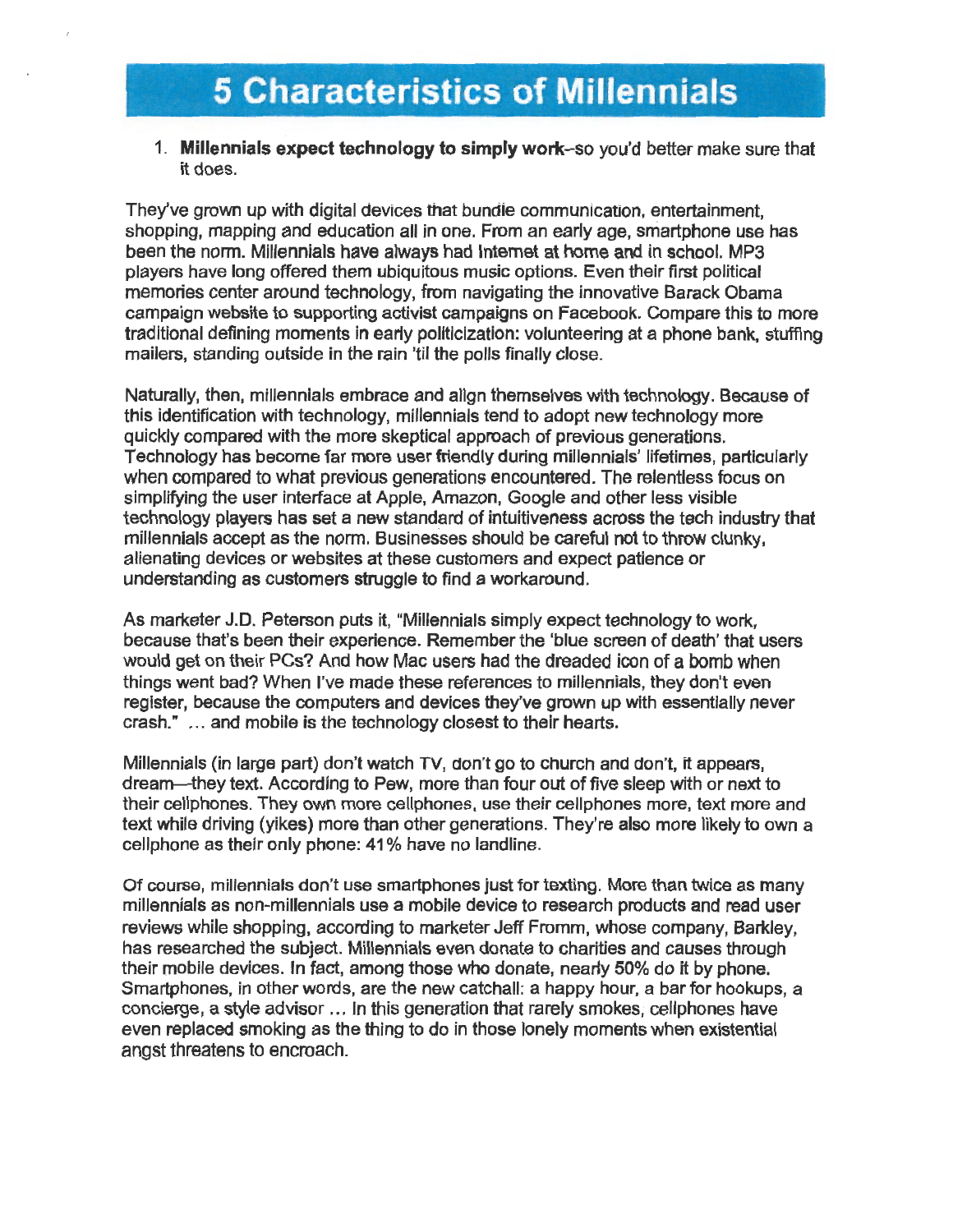2. Millennials are a social generation—and they socialize while consuming (and deciding to consume) your products and services.

Millennials are a sociable generation. And for millennials, this sociability is expressed online as well as in real life ("IRL"), particularly in the many arenas where online and offline activities and circles of friends overlap. Offline, millennials are more likely than other generations to shop, dine and travel with groups, whether these are organized interest groups, less formal groupings of peers or excursions with extended family, according to Boston Consulting Group data. Online, their sharing habits on Facebook, Snapchat and other social sites, and the opinions they offer on Yelp, TripAdvisor and Amazon reflect their eagerness for connection, as do their electronic alerts to friends and followers (via Foursquare et al.) that show off where they are, where they're coming from and where they're headed----online alerts that reflect and affect behavior in the physical world.

This social behavior has big implications for those of us who serve customers. "A shopping habit that sets millennials apart from non-millennials is their tendency to shop in groups and seek the opinions of others," says marketer Jeff Fromm. More than twothirds of millennials, according to Fromm's research, "don't make a major decision until they have discussed it with a few people they trust," compared to around half of all nonmillennials. Seventy percent of millennials are "more excited about a decision they've made when their friends agree with them, compared to 48% of non-millennials," Fromm continues. Female millennials in particular regard shopping as a group activity, shopping twice as often with their spouses, friends or family members as do nonmillennial women.

Millennials don't consume food, beverages, services, products or media in silence. They eat noisily (so to speak) and very visually. They review, blog and Tumblr, update Wikipedia entries and post Youtube, Vine and lnstagram videos. Often these posts concern their consumption activities, interests and aspirations. All told, as Boston Consulting Group reports, "the vast majority of millennials report taking action on behalf of brands and sharing brand preferences in their social groups."

The Most Surprising Group They Socialize With? Their Parents: Here's a revolutionary fact about millennials: They get along With their parents. According to Pew, teenagers today get into fewer fights with their parents than Mom and Dad did with theirs as teens. According to authors Joeri Van den Bergh and Mattias Behrer, six out of 10 teens eat with their family four or more nights per week. Incredibly, 85% of teens name one of their parents as their best friend, rather than naming a peer. And more than a third of millennials of all ages say they influence what products their parents buy, what shops and restaurants they visit and what trips they take.

This striking lack of conflict between generations means that millennials can be vital carriers of a business's commercial message to not only their friends but also their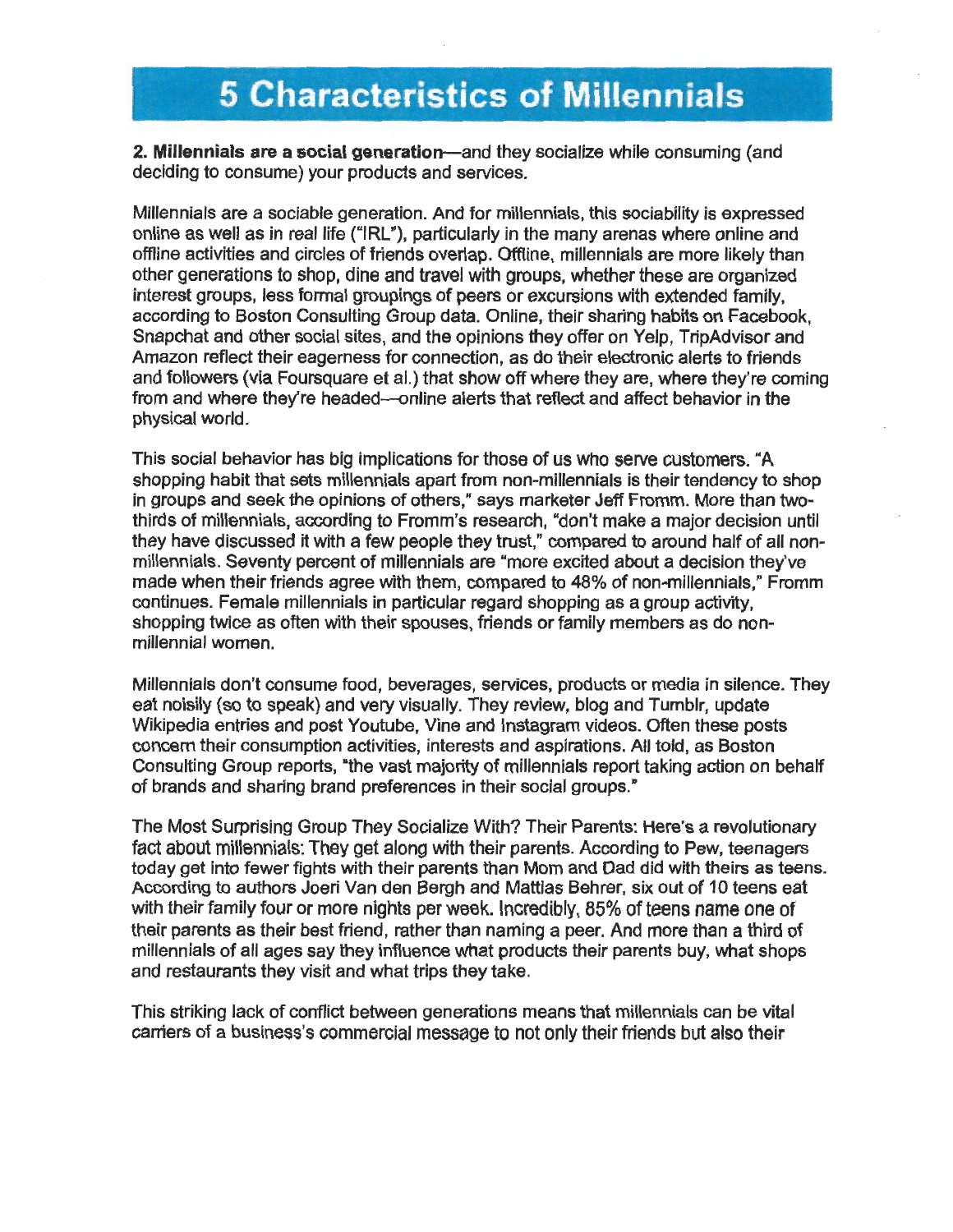parents. At the rate they're spreading the word, it won't be long until almost everyone passes for a millennial, as far as attitude and buying patterns go.

3. They collaborate and cooperate-with each other and, when possible, with brands Millennials have a positive, community-oriented ''we can fix it together" mindset.

Millennials want everyone to get along, and they think everyone should be able to. As authors Van den Bergh and Behrer put it, "Contrary to previous generations, Gen Yers were brought up in an atmosphere of equal relationships and co-decision-making." Parents and educators throughout their childhood emphasized collaboration and cooperation, as did even the shows they grew up with: Millennials cut their TV teeth on the collaboration-themed educational television shows Bob the Builder, Blue's Clues and Barney and Friends.

Millennials enjoy the possibility of collaborating with businesses and brands, as long as they believe their say matters to the company in question. They don't necessarily see a clear boundary between the customer and the brand, the customer and marketer, and the customer and service provider. Alex Castellamau at Dropbox, the popular file transfer service, put it to me this way: With millennials, "a new brand, service or product is only started by the company; It's finished by the customers. Millennials are a generation that wants to co-create the product, the brand, with you. Companies that understand this and figure out ways to engage in this co-creation relationship with millennials will have an edge."

4. They're looking for adventure (and whatever comes their way).

Millennial customers crave the joy of adventures and discoveries, whether epic or every day. Millennials often view commerce and even obligatory business travel as opportunities rather than burdens, due to the adventures that can be had along the way. I'm reluctant to chalk up this phenomenon to youthful wanderlust alone, because the breadth of experiences this generation craves suggests there's something more at work:

•When shopping, they prefer an "experiential" retail environment, where shopping is more than a transaction and the pleasure of being in the store isn't limited to the goods that customers take home.

• Far more millennials than non-mlllennlals report a desire to visit every continent and travel abroad as much as possible, according to Boston Consulting Group.

• More than twice as many millennials as those in other age brackets say they are willing "to encounter danger in pursuit of excitement," according to Barkley. This may sound irrelevant to you as a businessperson if you don't sell bungee ropes or the like, but consider the idea of "danger" more broadly than actual risk to life or limb. Embracing danger as a customer can mean traveling across the city for artisanal cupcakes, knowing that there's a high risk of disappointment since the bakery famously sells out each day before 10 a.m., or shopping, as a lark, at a popup store with no history and nothing but word of mouth to recommend it.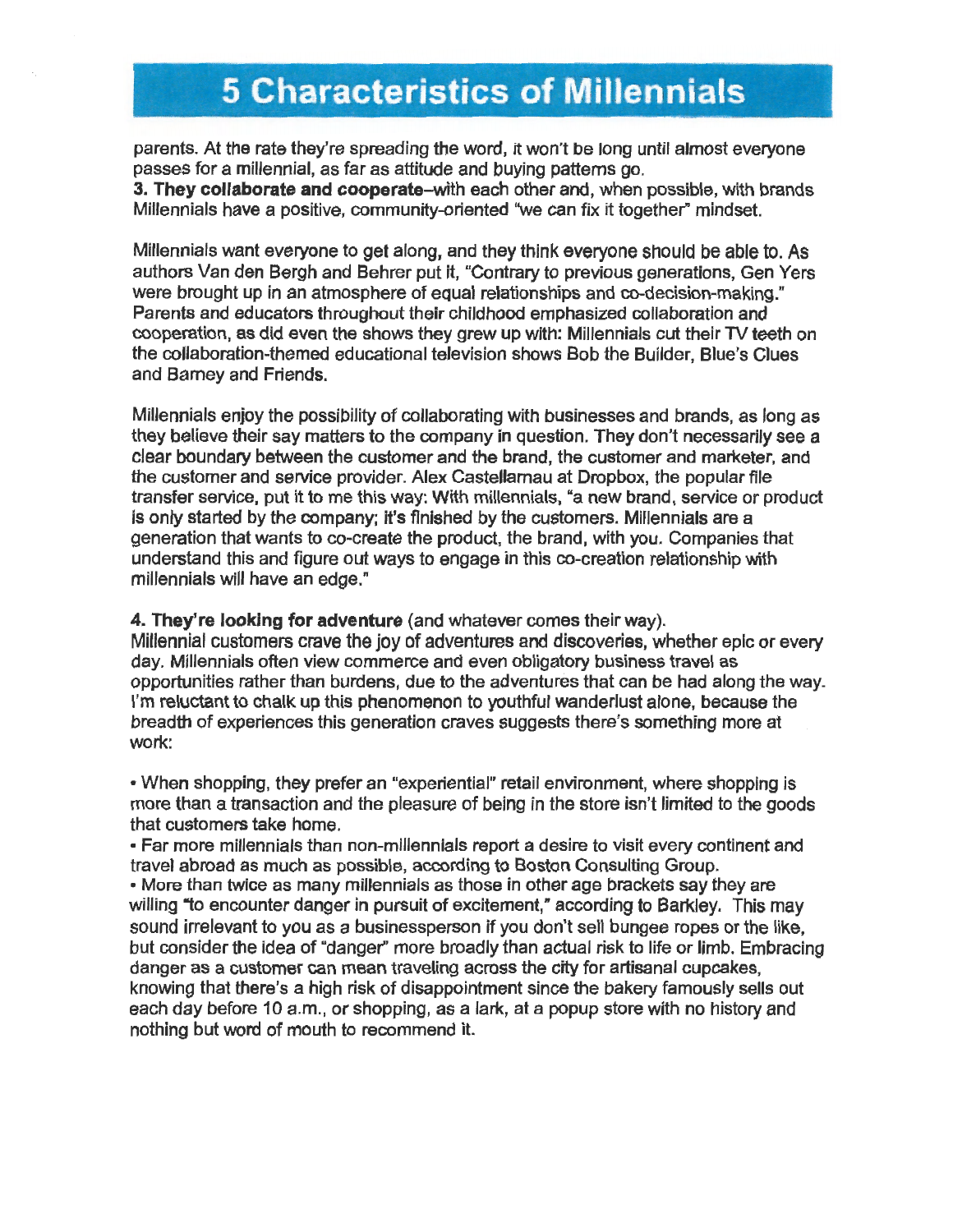• When millennials dine out, for example, they're often in search of something exotic, adventuresome, memorable or new to explore during their dining experience. This has helped transform cuisine searches ("tastespotting") into an adventure-and food truckfollowing (a concept sure to evoke fears of stomachache in some of their elders) into its own culture.

### 5. They're passionate about values-including the values of companies they do business with

Millennials are a highly values-driven generation, specifically in terms of the values that authors Winograd and Hals call "civic" values: the values that relate to good citizenship. This can be attributed to their upbringing, say Winograd and Hais: While growing up, "young millennials were revered, praised, sheltered, befriended and carefully guided by their parents to lead well-structured lives based on adherence to clear and mutually agreed-upon rules. This has produced a generation of young people that is, by most measures, accomplished, self-confident, group-oriented and optimistic." Boomer parents have taught their children that every voice matters, that bullying is bad and equality is worth fighting for, that it takes a village. In large part, this generation polls as a gentle, loving generation; specifically speaking, polls conducted at a similar age with previous generations displayed less of these civic-values inclinations.

More millennials than non-millennials integrate their beliefs and causes into their choice of companies to support, their purchases and their day-to-day interactions. More than 50% of millennials make an effort to buy products from companies that support the causes they care about, according to research from Barkley, an independent advertising agency. And they're twice as likely to care about whether or not their food is organic than are their non-millennial counterparts, according to Boston Consulting Group. When you consider how money-strapped many millennials remain, their willingness to put a premium on such issues is striking.

Millennials are concerned with more than political and ethical issues. They also care about what's genuine and authentic. This interest falls somewhere between a purely aesthetic preference and a search for honesty, for truth. And it's a powerful force for motivating millennial customers.

### A Warning About Generalizations, Including Mine

I've provided a number of generalizations here that I find valuable in understanding and, ultimately, successfully serving millennials as customers. But I want to add a caveat to these generational generalizations.

Your customer is an individual first and a millennial (or a Baby Boomer or a member of the Silent Generation) second. Knowledge of a macro trend can make you a lot of money over time. However, it's something that can also cost you dearly if your eyes are on the proverbial forest and you stop seeing, and serving, the individual trees. Even if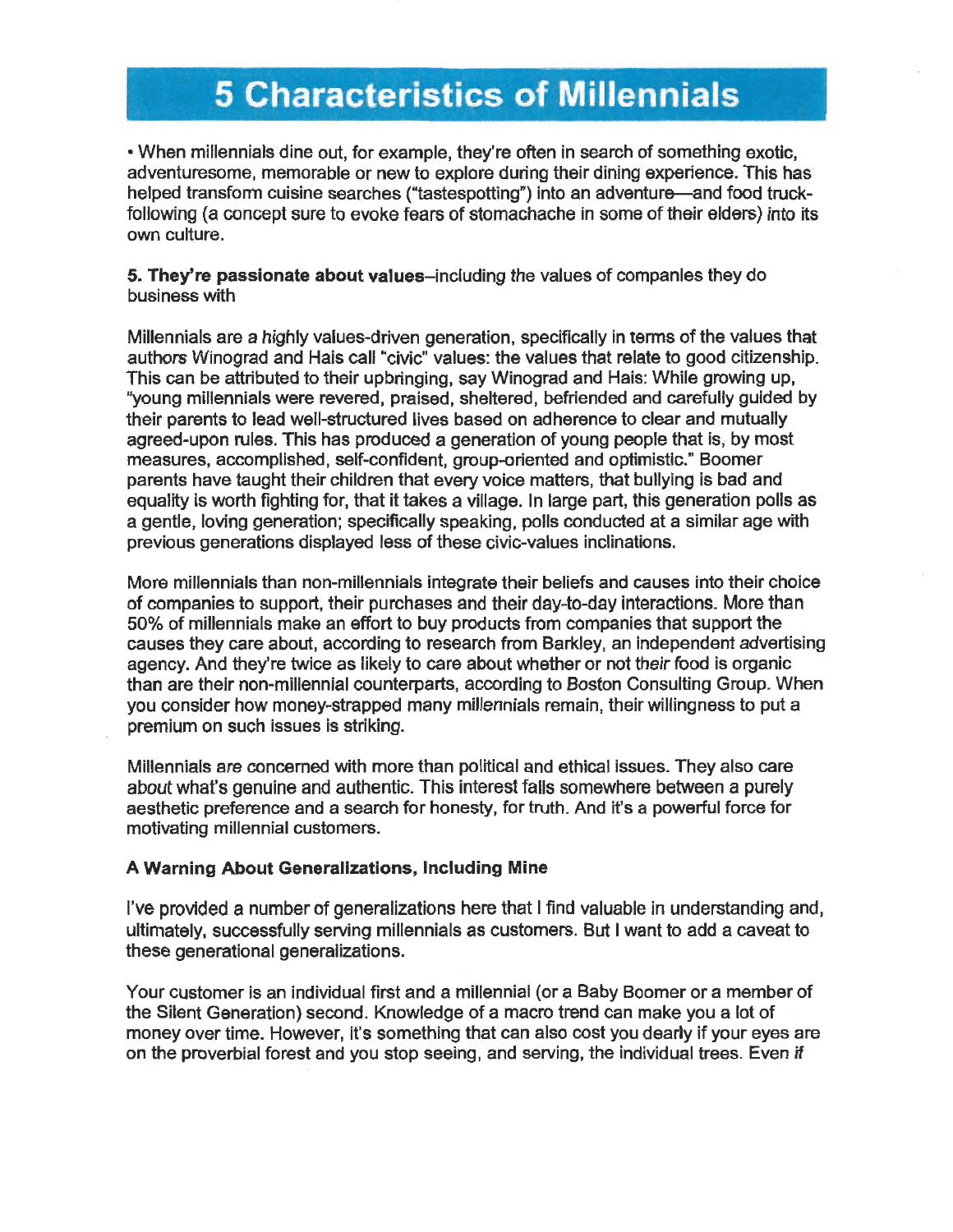my descriptions, on average, suit your customer's generational cohort to a T, the specific customer in front of you may not.

Conversely, don't assume these generalizations only apply to millennials. Because of millennials' influence on their elders, as well as their elders' increasing comfort level with technology, many expectations and behaviors that are now standard for millennials will soon spread to the majority of customers.

Micah Solomon is a customer service consultant, customer experience keynote speaker and bestselling author.